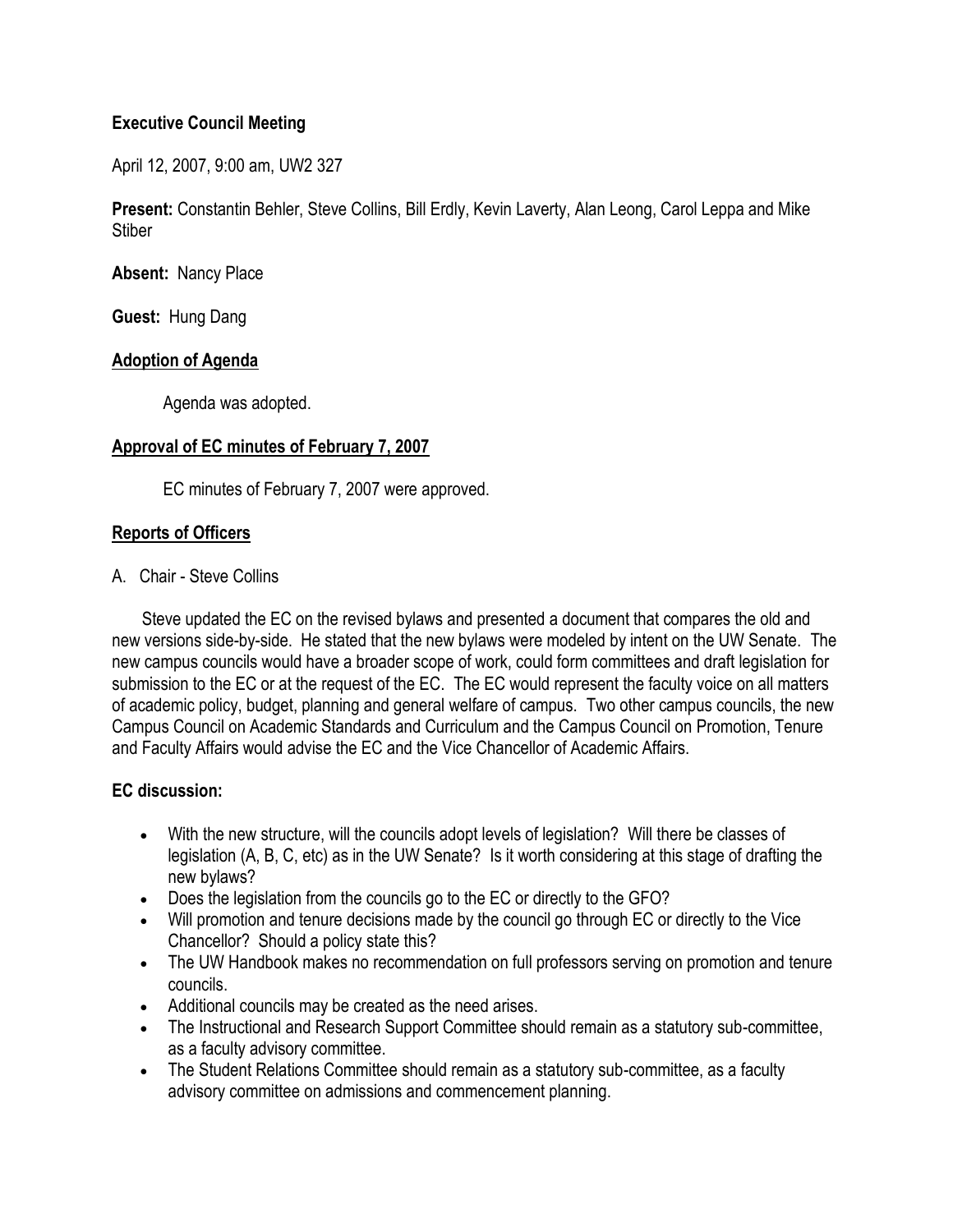The EC recommends the following revisions to the GFO bylaws:

- Remove the requirement for the full professors serving on the Campus Council on Promotion, Tenure and Faculty Affairs.
- The Campus Council on Promotion, Tenure and Faculty Affairs will advise the Vice Chancellor on P&T cases and the EC on policy decisions.
- The constitution of both councils should be revised from proportional to equal representation. The EC favors one representative from each program over proportional representation.
- The representatives on the Campus Council on Promotion, Tenure and Faculty Affairs will be elected through a campus-wide election.
- The Instructional and Research Support Committee should remain as a statutory sub-committee, as a faculty advisory committee.
- The representatives on the Campus Council on Academic Standards and Curriculum will be elected through the programs and as ex officio, non-voting members, representatives of the campus library staff (as is current practice with the Curriculum Committee) and Student Affairs (to liaise with faculty on academic standards) will have membership on the council.

# **Motion:**

 The EC moves to allow an email vote on forwarding the revised GFO bylaws to the GFO. Kevin called the motion, Bill seconded the motion. The motion carried.

B. Vice-Chair - Mike Stiber

 Mike called for the EC to schedule an additional meeting Spring Quarter, a meeting was confirmed for Monday, April 23, from 9:00 - 10:00 am.

# **Reports of Committees**

- A. Curriculum Committee has met regularly.
- B. Faculty Affairs
- C. Instructional and Research Support Committee
- D. Strategic Planning and Budget
- E. Student Relations no commencement speaker has been approved.

# **Reports from Programs**

## **New Business**

A. IT and CSS minor curriculum changes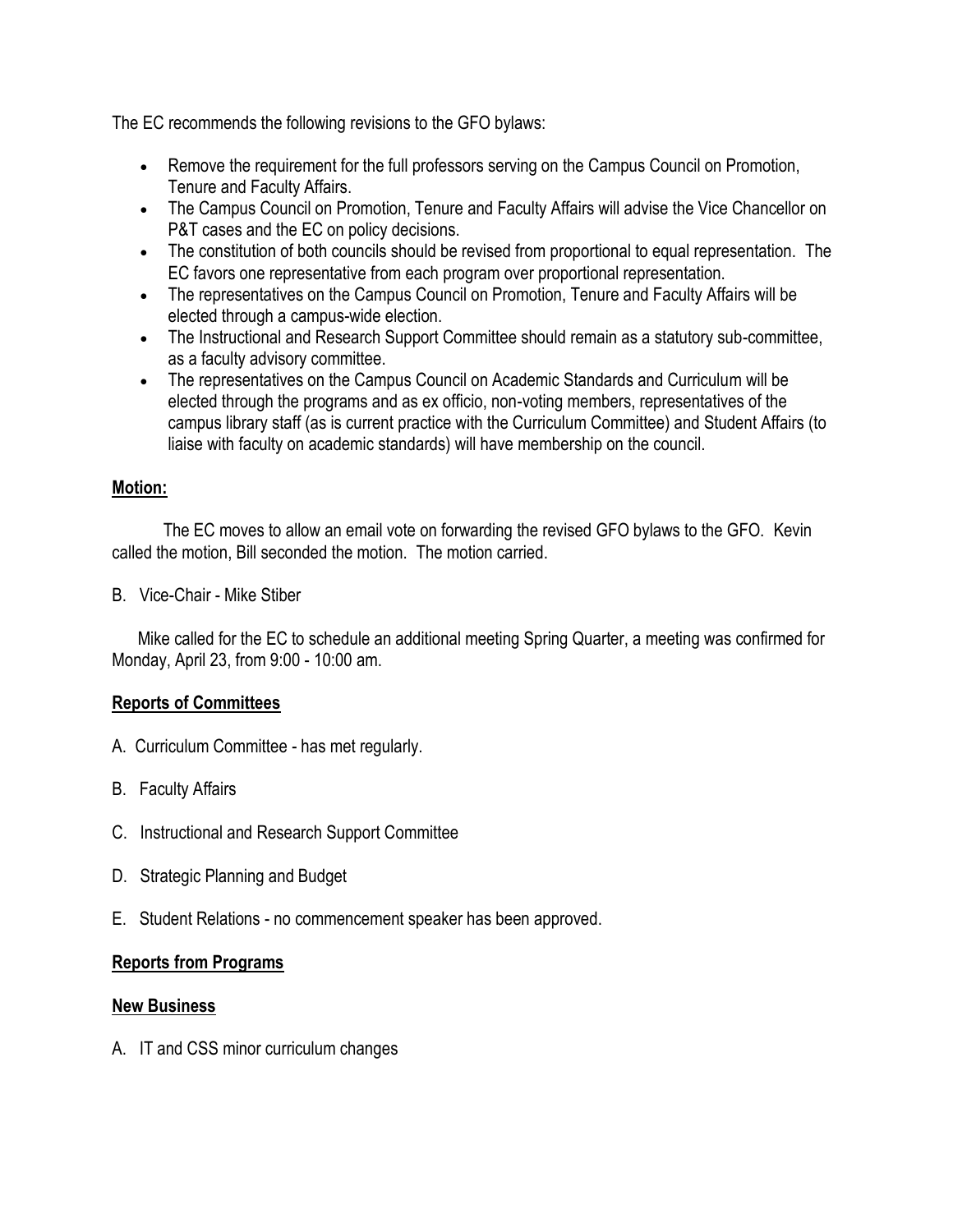The EC reviewed the proposed changes to the Information Technology minor and the CSS minor that the CSS faculty approved. The curriculum changes proposed will reduce the number of admission credits from 45 - 55 to 25 - 30 credits. This will allow freshmen to begin taking classes in the IT or CSS minor and allow them to declare their minor in their first year at UWB. By eliminating the prerequisites and reducing the number of credits, completing a minor becomes more achievable for transfer students.

### **Motion:**

 The EC approves the IT and CSS minor curriculum changes as proposed. Kevin called the motion, Steve seconded the motion. The motion carried.

#### B. MBA curriculum changes

 The proposal to change the structure of MBA Integrated Practicum was reviewed by the EC. The proposed change to have the practicum in one quarter rather that two will make it easier to adequately staff and implement the program. The Business faculty have approved the proposed change.

### **Motion:**

 The EC approves the Business proposal to change structure of MBA Integrated Practicum as proposed. Steve called the motion, Constantin seconded the motion. The motion carried.

#### C. Vote on final sophomore admissions criteria - Hung Dang

 Hung presented a draft flowchart diagramming the flow of the transfer admission process at UWB to the EC for feedback or comment. This flowchart outlines the steps that Student Affairs uses in reviewing transfer credits and university admission core requirements to evaluate transfer students for admission to UWB. Students with 80 or more credits are admitted to programs. Students with 45 - 79 credits are given a holistic review and admitted as pre-majors, and in some cases sent to the programs for possible admission to the program. The Business Program must approve all pre-Business majors. Hung distributed the "Minimum Transfer Application Requirements" to EC, noting that there was a change from 2.75 to 2.50 GPA in Q/SR requirements for the minimal scores for standard admission for pre-majors. The EC recommends that the minimum transfer application requirements be reviewed in one year, after one cycle of administering transfer admissions.

#### **Motion:**

 The EC approves the "Minimum Transfer Application Requirements" with the revision from 2.75 to 2.50 GPA in Q/SR requirements for the minimal scores for standard admission for pre-majors. Steve called the motion, Kevin seconded the motion. The motion carried.

D. Campus-wide planning for STEM in response to the ASTP Group Phase I report